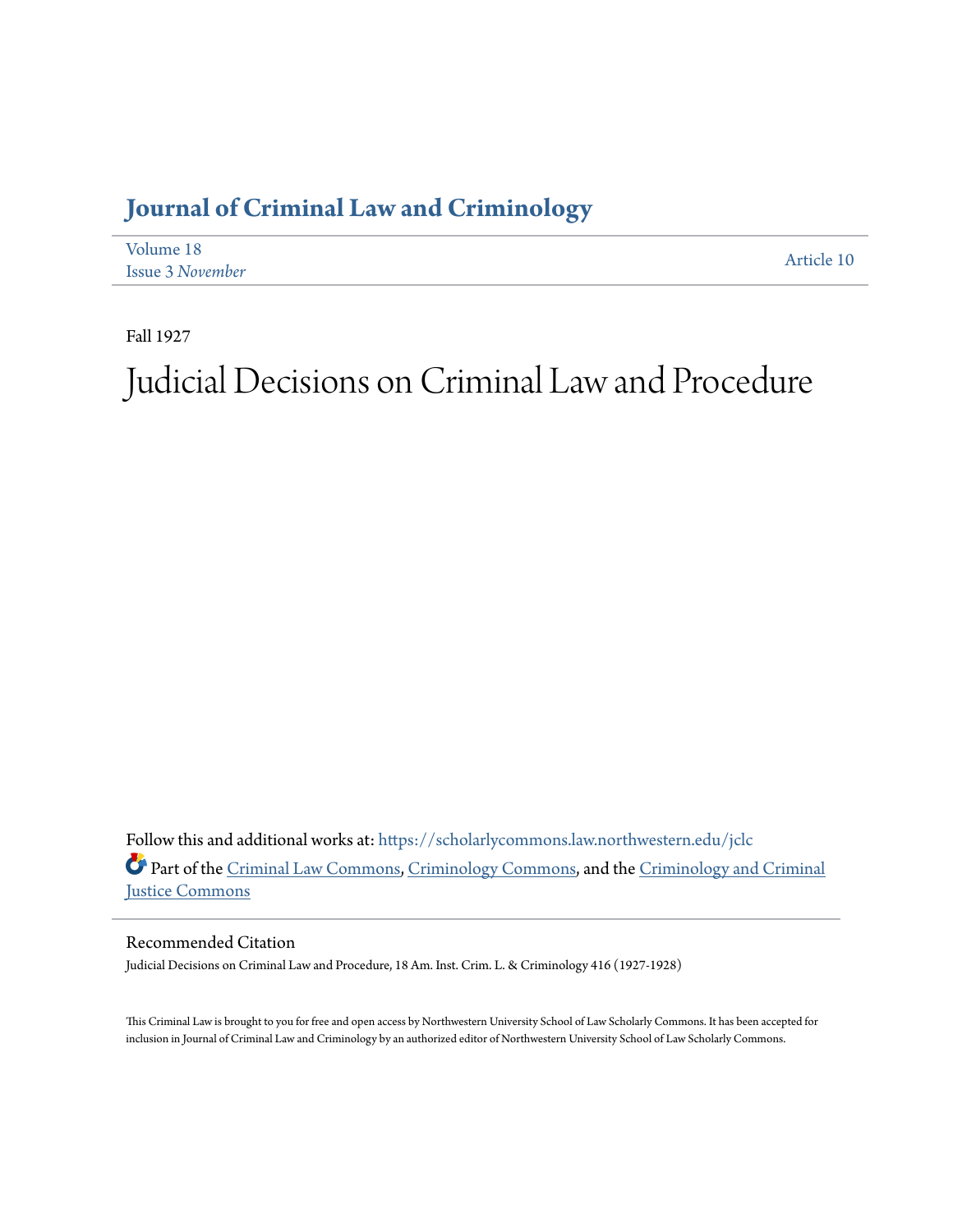### **JUDICIAL** DECISIONS **ON** CRIMINAL LAW **AND** PROCEDURE

**CHESTER** G. **VERNIER AND** HAROLD **SHEPHERD,** EDS.

#### **ASSAULT AND BATTERY**

*Brimhall v. State,* Ariz., **255** Pac. 165. *Assault by automobile: specific intent.*

Automobile driver who operated car in negligent manner and in violation of law with disregard to his own and others' safety, causing severe injuries to occupant of another car, *held* guilty of aggravated assault, regardless of whether defendant specifically intended to inflict bodily injuries; it being presumed that defendant intended natural and probable consequences of his con**duct.**

Though one is not criminally liable for consequences of ordinary negligence, where injury is result of reckless, wanton, and willful conduct, showing utter disregard for safety of others, law imputes to wrongdoer willful and malicious intention, even though he may not in fact have entertained such intention.

Lockwood, **J.,** dissenting.

#### **BRIBERY**

#### *People v. Weitzel,* Calif., 255 Pac. 792. *"Agreement to receive bribe."*

Member of common council, who was charged with offering for consideration to vote for purchase of water system and for annexation of another city by election, could not be convicted for bribery under Penal Code, Sec. 165, as amended by St. **1905,** p. 650, providing for punishment of members receiving, or agreeing to receive, bribe, where offers alone were shown without agreement for payment of money thereunder.

#### **BURDEN OF** PROOF

*State v. Walker,* **N. C. (19-7), 137 S. E.** 429. *Burden of proof of insanity in criminal cases is on the defendant.*

Defendant, accused **of** murder, interposed a plea of insanity. *Held,* "following a long line of decisions in this jurisdiction" that the burden of proof in such cases is on the defendant, to prove insanity, not beyond a reasonable doubt, but to the satisfaction of the jury.

*Maynard v. State,* Texas (1927), **293 S.** W. 1104. *Burden of proof of insanity in murder case is on the defendant.*

Defendant, an inmate of State Hospital for Epileptics, was charged with murder of **a** fellow inmate. Where plea of insanity was interposed, *held,* the burden was on the defendant to show that he was insane.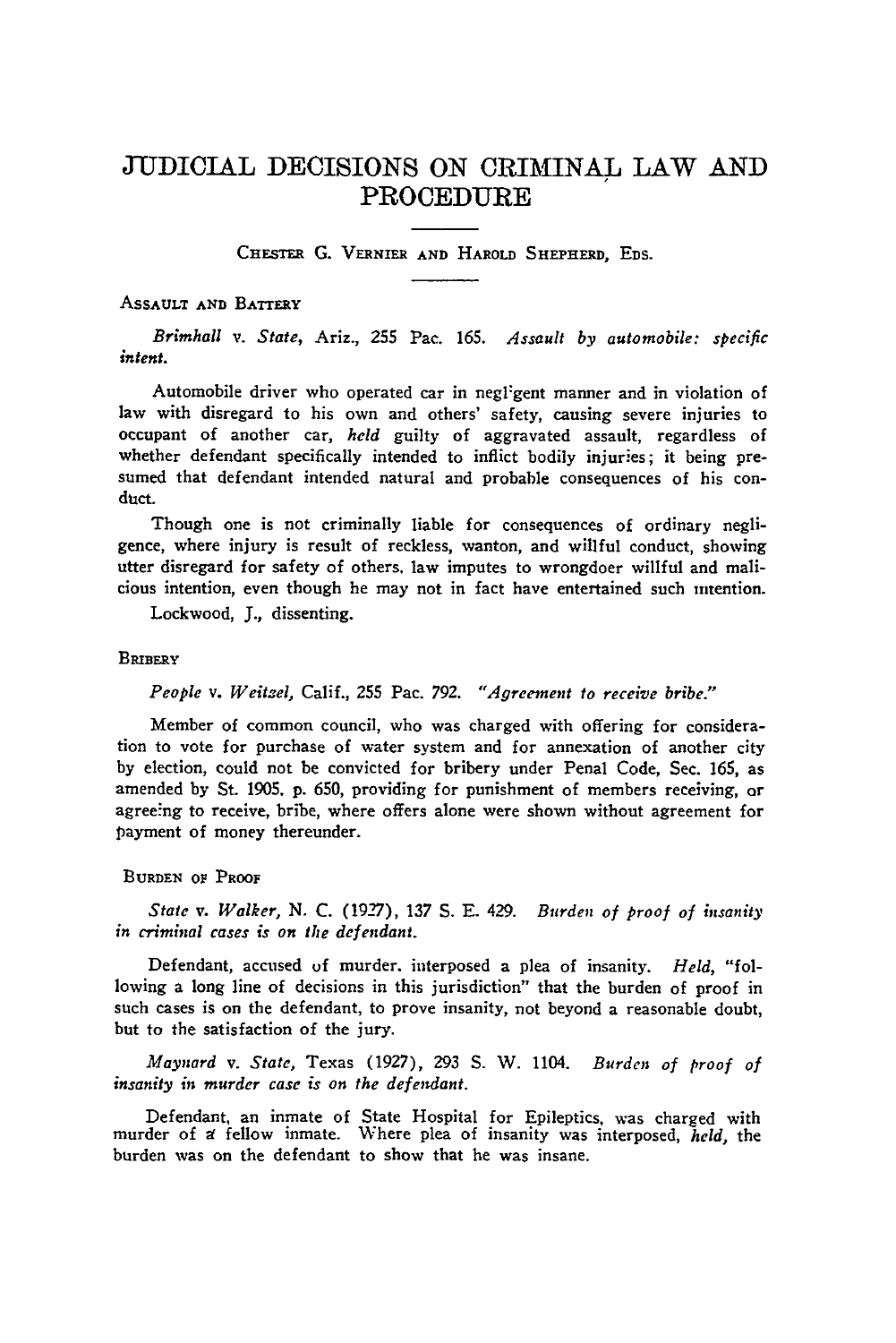These two cases raise rather prominently a problem upon which there is a lack of uniformity in the decisions. Logically, and as an original proposition, it would seem that a plea of insanity is a direct denial of the requisite mental element necessary to constitute the crime of murder, and this being an essential element of the state's case, the ultimate burden of establishing sanity should be on the state. True enough, the state might be helped out **by** the presumption **of** sanity, but this would have no greater effect than to cast the burden of going forward with the evidence on the defendant. The quantum of proof, under this view, should be the same as required of. the state in proving any element of a crime beyond a reasonable doubt *Davis* v. *U. S.,* **160 U. S.** 469; Wigmore, on *Evidence,* sec. 2501, and cases cited. Another group of decisions, apparently impressed with the practical abuses of insanity as a defense, and as Wigmore says, "based on judicial experience in dealing with the issue of insanity in criminal trials and adopted **by** an increasing number of courts," hold that the burden of proof is on the defendant and that he must establish his insanity **by** at least a preponderance of the evidence. It is to this group of decisions that the **two** principal cases belong. See also accord with this view: *People v. Bemmerly*, **98** Calif. **299,** 303-304; *People v. Allender,* **117** Calif. **81;** *State v. Clark, 34* Wash. 485. There is at least one case holding the very extreme, and perhaps unwarranted, view that not only is the burden on the defendant but he must prove it beyond a reasonable doubt. *State v. Spencer,* 21 **N. J.** L. **196.**

The placing of the burden of proof need not always accord with rules of strict logic; the really important thing after all is how well the rule works in practice, and so while as a matter of abstract reasoning the burden would seem to belong to the state, judicial experience in dealing with a much abused defense may well warrant what seems to be clearly the modern tendency, placing the burden on the defendarit.

*State v. McCumber,* Iowa, 212 **N.** W. **137 (1927).** *Burden of proof where alibi relied on is on defendant.*

Defendant was accused of breaking and entering a warehouse with intent to commit larceny. Defendant and his wife testified that accused was in his own house at the time of the alleged offense. Held, "This was an affirmative house at the time of the alleged offense. defense, as to which the burden was on appellant." While it is not clear from this language just what burden the court is talking about, if it really means that the primary burden is on the defendant, then the rule seems logically unsound and contrary to the weight of authority. See Wigmore, Sec. 2512c, and cases cited. Wigmore in the section cited says: "It is generally conceded that the accused does not have the burden of proving an alibi."

#### CONSTITUTIONAL LAW

*Thomas, Warden, v. Mills,* Ohio, **157 N. E. 488.** *Right of convict to confer* with attorney.

In a case where a convict in the Ohio penitentiary, who has been convicted of the offense of first degree murder and sentenced to the Ohio penitentiary for life, has prosecuted error proceedings in the Court of Appeals seeking to set aside his conviction, and where the attorney of such convict in the error proceedings in question has applied for a private interview with his client, and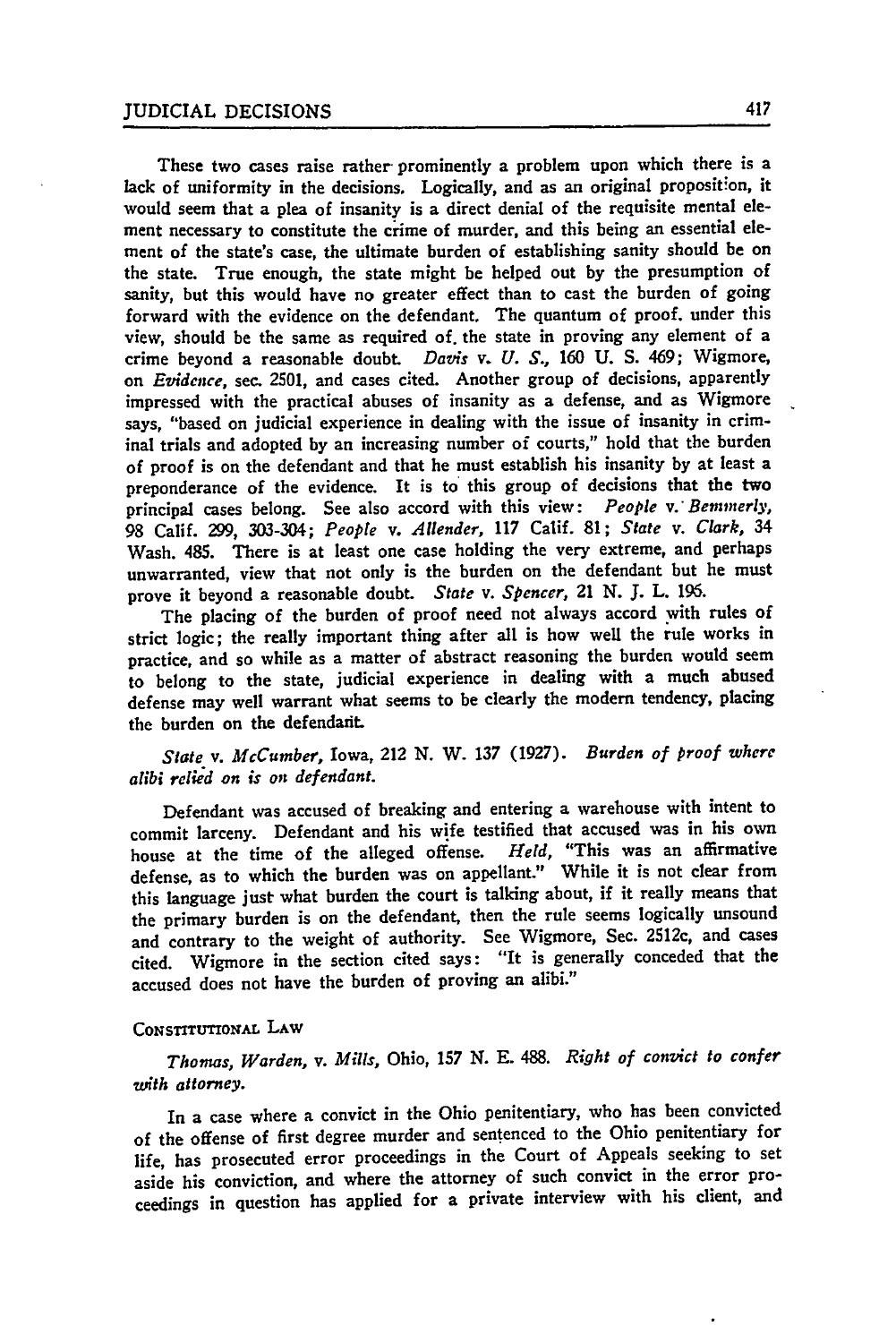where the convict has been confined in the Ohio penitentiary for a period of over two months and during such time his attorney has not been permitted to see or confer with such client, on account of the refusal of the warden of the penitentiary'to permit such interview, it is unreasonable and constitutes an abuse of official discretion on the part of the warden of the penitentiary to deny to the attorney the right to privately confer and consult with his client.

*State v. Kavanaugh,* **N.** M., 258 Pac. **209.** *Changed grand jury not ex post facto.*

The Constitution of New Mexico (section 14 of article 2) provided that "No person shall be held to answer for a capital, felonious or infamous crime unless on a presentment or indictment of a grand jury, except in cases arising in the militia when in actual service in time of war or public danger." The statutes of New Mexico prior to the adbption of the Constitution and for a time thereafter provided that a grand jury should be composed of 21 persons, and that 12 must concur in finding an indictment. *Held,* that the amendment to section 14, art. 2, of the Constitution, which took effect January 1, **1925** (see Laws, 1923, p. 351), providing among other things, that a grand jury should, unless otherwise provided **by** law, consist of 12 in number, and that of such number at least 8 must concur in finding an indictment, does not disparage any substantial or constitutional guaranty and is not ex post facto, therefore, in applying to offenses committed prior to its adoption.

*Whitney v. People of State of California,* Calif., 47 Sup. Ct. Rep. 641. *Criminal Syndicalism: freedom of speech.*

California Criminal Syndicalism Act (St. 1919, p. 281), particularly section *2,* sub. 4, is not repugnant to due process clause **by** reason of vagueness or uncertainty of definition.

California Criminal Syndicalism Act (St. 1919, p. 281) is not violative of equal protection clause (Const. U. S., Amend. 14), on ground that its penalt'es are confined to those who advocate resort to violent and unlawful methods as a means of changing industrial and political conditions, and exempts those who may advocate resort to like methods as a means of maintaining such conditions.

California Criminal Syndicalism Act (St. 1919, p. 281) *held* not violative of due process clause (Const. **U.** S., Amend. 14), as a restraint on the rights of free speech, assembly, and association.

Freedom of speech secured **by** Constitution does not confer an absolute right to speak, without responsibility, whatever one may choose, or an unrestricted and unbridled license, giving immunity for every possible use of language, and preventing punishment of those abusing this freedom; hence state, in exercise of police power, may punish utterances inimical to public welfare.

#### CONSTITUTIONAL LAW

*Kelley v. State of Oregon,* 47 Sup. Ct. Rep: 504. *Right of prisoner to serve unexpired sentence before being executed for subsequent murder.*

Ellsworth Kelley and two others, while escaping from the Oregon State Penitentiary, killed John Sweeney, one of the guards.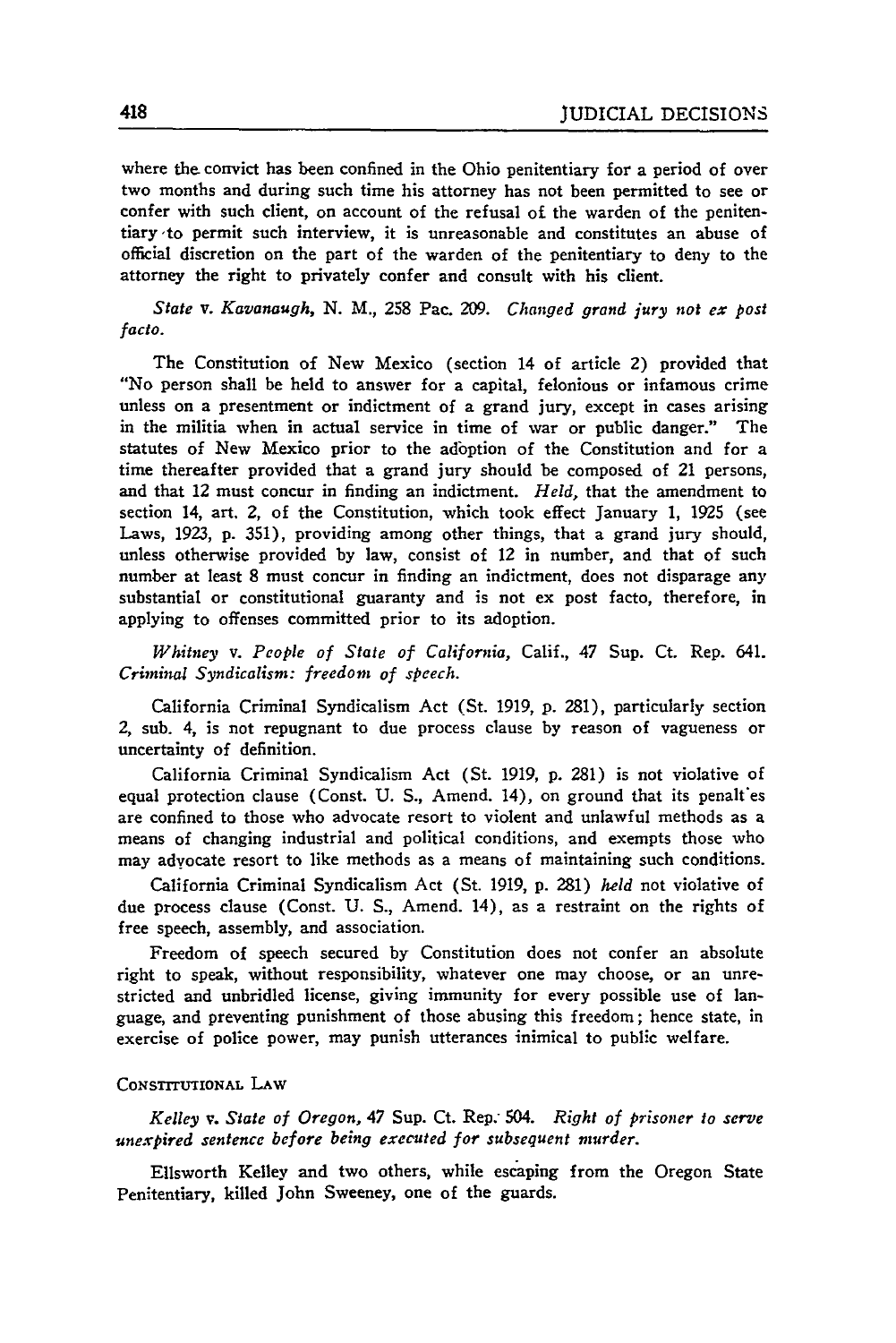Kelley was found guilty and sentenced to pay the penalty of death. He appealed to the Supreme Court of Oregon, which affirmed the trial court *(State v. Kelley,* 247 Pac. 146). The case then went to the United States Supreme Court upon a writ of error allowed by the Chief Justice of the state Supreme Court. See *Kelley v. State of Oregon,* 47 Sup. Ct. Rep. 504.

Kelley was under a sentence to confinement in the penitentiary for twenty years which had not expired when he committed this murder, and he contended that he could not be executed until he had served his full term, basing his claim upon sec. **1576,** Ore. Laws, which reads as follows:

"If the defendant is convicted of two or more crimes, before judgment on either, the judgment must'be that the imprisonment upon any one may commence at the expiration of the imprisonment upon any other of such crimes; and if the defendant be in imprisonment upon a previous judgment on a conviction for a crime, the judgment must be that the imprisonment must commence at the expiration of the term limited by such previous judgment."

The State Supreme Court construed this section just quoted to refer only to imprisonment, and not to the penalty of death or fine, and Mr. Chief Justice Taft, of the United'States Supreme Court, said in passing upon this question:

"It is contended that this construction of the statute in permitting one who has committed a murder while a convict in the penitentiary to be executed before his term has expired deprives him of a right secured **by** the Fourteenth Amendment. in that due process of law secures to him as a privilege the serving out of his sentence before he shall be executed.

"It is doubtful whether this exception and ass:gnment can be said to be directed to a ruling of the Supreme Court of Oregon such-as to draw in question the validity of a statute of Oregon on the ground of its repugnancy to the Constitution, treaties, or laws of the United States and sustain it, as required in sec. 237a of the Judicial Code as amended, ch. 229, 43 St., 936, **937** (Comp. Sts., sec. 1214), permitting a writ of error. But, assuming that it does, or, if not, treating the writ of error as an application for certiorari, there is not the slightest ground for sustaining the assignment.

"A prisoner may certainly be tried, convicted, and sentenced for another crime, committed either prior to or during his imprisonment, and may suffer capital punishment and be executed during the term. The penitentiary is no sanctuary, and life in it does not confer immunity from capital punishment provided **by** law. He has no vested constitutional right to serve out his unexpired sentence."

*Tumey v. State of Ohio,* 47 Sup. Ct. Rep. 437. *Disqualification of judicial officer by interest in fees dependent on conviction.*

In the above case the Supreme Court of the United States was confronted with the question whether certain statutes of Ohio, providing for trial, **by** the mayor of a village, of one accused of violating the state Prohibition Act, violated the Fourteenth Amendment to the Federal Constitution because of the pecuniary interest given the mayor in the result of the trial. The statute among other things, provided for a certain fee in addition to his regular salary as mayor if the accused was convicted.

Tumey was arrested and brought before Mayor Pugh, of the village of North College Hill, charged with unlawfully possessing intoxicating liquor. He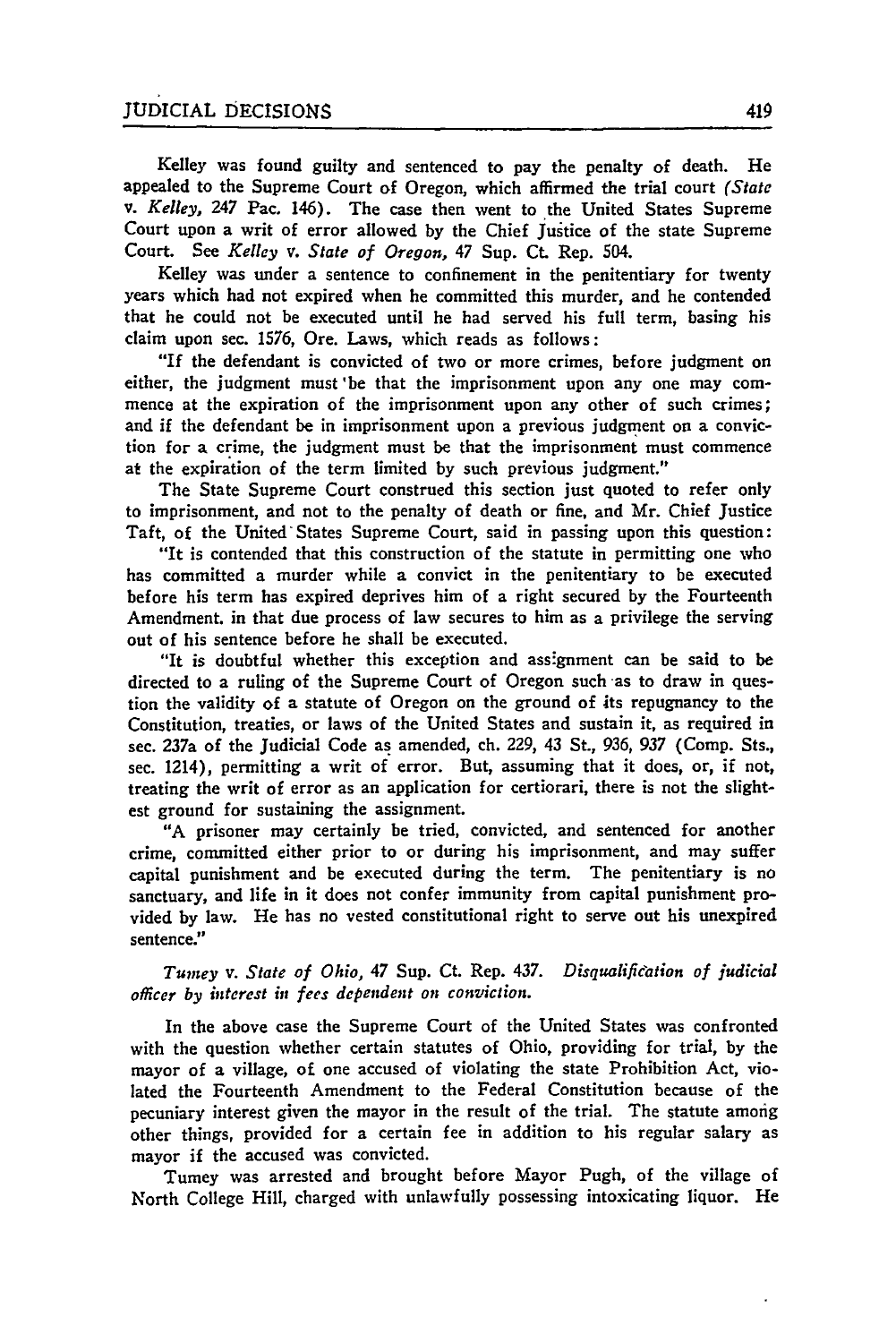moved for dismissal because of the disqualification of the mayor to try him under the Fourteenth Amendment. The motion was denied and the case proceeded to trial. He was convicted, and fined \$100, and ordered to be imprisoned until the fine was paid.

Mr. Chief Justice Taft, who delivered the opinion of the court, said:

"That officers acting in a judicial or quasi judicial capacity are disqualified by their interest in the controversy to be decided is of course the general rule.

"All questions of judicial qualification may not involve constitutional validity. Thus matters of kinship, personal bias, state policy, remoteness of interest, would seem generally to be matters merely of legislative discretion. *Wheeling v. Black,* 25 W. Va. 266, 270. But it certainly violates the Fourteenth Amendment and deprives a defendant in a criminal case of due process of law to subject his liberty or property to the judgment of a court, the judge of which has a direct, personal, substantial pecuniary interest in reaching a conclusion against him in his case. **. .**

"The mayor received for his fees and costs in the present case \$12, and from such costs under the Prohibition Act for seven months he made about \$100 a month in addition to his salary. We cannot regard the prospect of receipt or loss of such an emolument in each case as a minute, remote, trifling, or insignificant interest. It is certainly not fair to each defendant brought before the mayor for the careful and judicial consideration of his guilt or innocence that the prospect of such a prospective loss by the mayor should weigh against his acquittal. **.**

"It is finally argued that the evidence shows clearly that the defendant was guilty, and that he was only fined \$100, which was the minimum amount, and therefore that he cannot complain of a lack of due process, either in his conviction or in the amount of the judgment. The plea was not guilty and he was convicted. No matter what the evidence was against him, he had the right to have an impartial judge."

*Buck v. Bell, Superintendent of State Colony for Epileptics and Feeble Minded,* 47 Sup. Ct. Rep. 584. *Sterilization of mental defectives.*

The Virginia statute authorizing sterilization of mental defectives under careful safeguards, *held* not void, under Fourteenth Amendment of the Constitution, as denying due process and equal protection of the law.

Butler, J., dissented, without opinion.

Mr. Justice Holmes, speaking for the court, said:

". . . We have seen more than once that the public welfare may call upon the best citizens for their lives. It would be strange if it could not call upon those who already sap the strength of the State for these lesser sacrifices, often not felt to be such by those concerned, in order to prevent our being swamped with incompetence. It is better for all the world, if instead of waiting to execute degenerate offspring for crime, or to let them starve for their imbecility, society can prevent those who are manifestly unfit from continuing their kind. The principle that sustains compulsory vaccination is broad enough to cover cutting the Fallopian tubes. *Jacobson v. Massachusetts,* 197 U. **S.** 11, **25** Sup. Ct. Rep. **358,** 49 L. **Ed.** 643, **3** Ann. Cas. 765. Three generations of imbeciles are enough."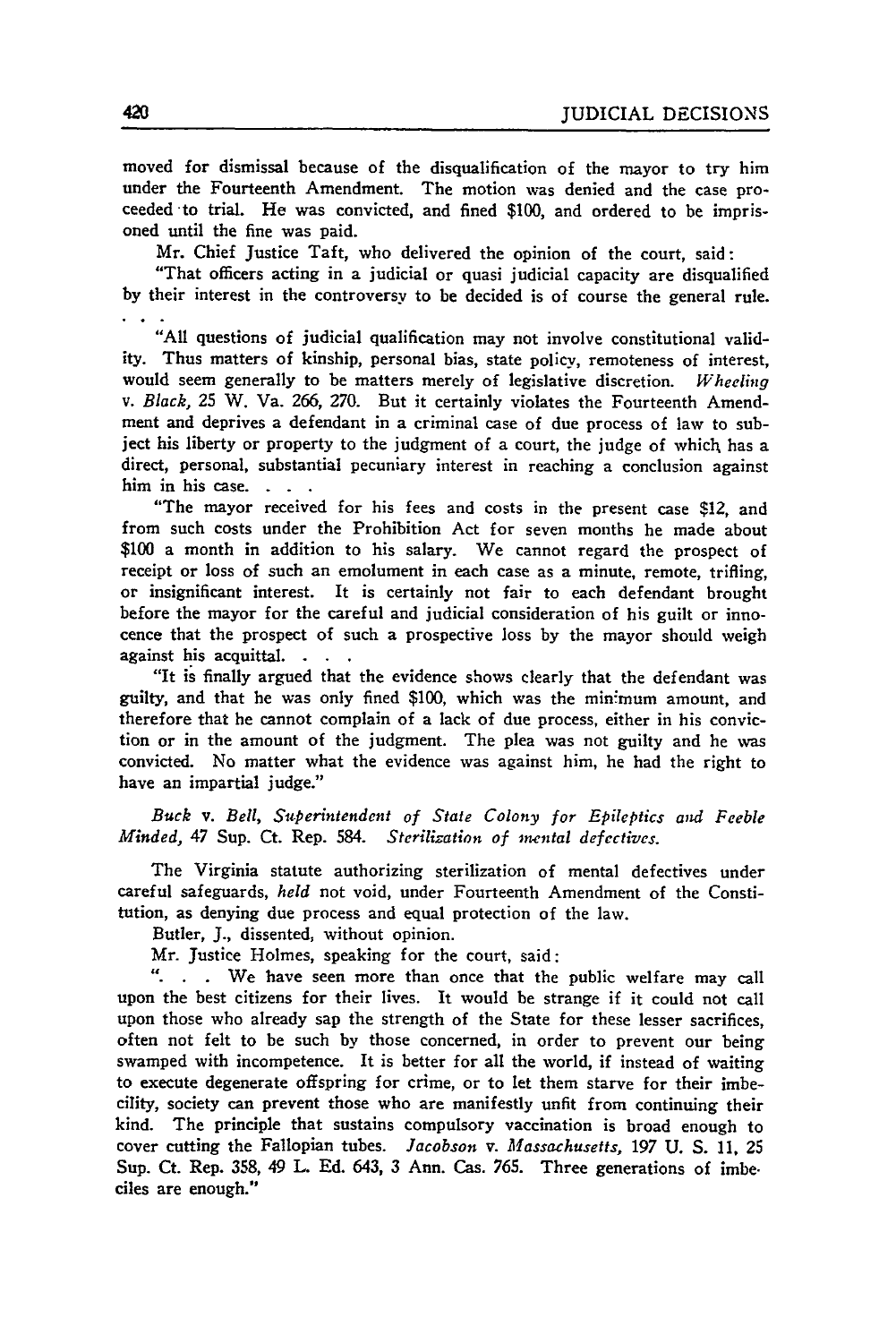#### **CRIMINAL SYNDICALISM**

*Bu~rns v. United States, 47* Sup. Ct. Rep. **650.** *"Sabotage."*

In prosecution under California Criminal Syndicalism Act (St. 1919, **p. 281),** applicable under Act Cong., June *2,* **1920,** Sec. 4 (Comp. Sts., Sec. **5207d),** instruction: "Now, there has been presented to .you evidence **.** . . to the effect that this organization, amongst other things, advocated what is known as slowing down on the job, slack or scamped work, such as loading of a ship in such a way that it took a list to port or starboard, and therefore had to limp back to port, and things of that kind. I instruct you that, under the definition as laid down by the Legislature of California, any deliberate attempt to reduce the profits in the manner that I have described would constitute sabotage," *held* warranted **by** the evidence and not erroneous.

Mr. Justice Brandeis, dissenting.

*Fiske v. State of Kansas,* 47 Sup. Ct. Rep. **655.** *Conviction under Kansas statute held denial of due process.*

Where information charged that defendant violated Kansas Criminal Syndicalism Act (Laws **Sp.** Sess. 1920, c. 37) by inducing certain persons to apply for membership in Workers' Industrial Union, a branch of the Industrial Work- ers of the World, defendant then knowing that such organization unlawfully teaches "that the working class and the employing class have nothing in common .," that "between these two classes a struggle must go on until the workers of the world organize as a class, take possession of the earth and the machinery of production, and abolish the wage system," and "by organizing industrially we are forming ihe structure of the new society within the shell -of the old," and where there was no evidence that Industrial Workers **of** the World advocated unlawful methods other than a copy of the preamble of its constitution containing the language quoted in the information, *held,* there was no charge or evidence that defendant, in securing members, advocated crime, violence, or other unlawful acts, and hence conviction amounted to denial of due process, in violation of Const. U. S., Amend. 14.

#### **EVIDENCE**

*Sherow v. State,* Texas (1927), **290 S.** *IV.* 754. *Admission of evidence obtained by unlawful search.*

Officers unlawfully searched defendant's premises in February, 1924. The legislature **by** an act effective in June, **1925,** made it a penal offense for any offi- cer to thus unlawfully search and further provided that evidence thus obtained should be inadmissable against the accused in any criminal case. Defendant was tried in July, 1925, for violation of the prohibition law, and evidence obtained by the unlawful search was offered. *Held,* the evidence was inadmissable. Lattimore, **J.,** dissenting. Prior to the act of **1925** evidence obtained by unlawful search was admissable in Texas. *Welchek v. State,* **93** Tex. Crim. Rep. 271, 247 **S.** W. 524, so the real question in the principal case was whether the statute made inadmissable evidence secured by a search made prior to the statute becoming effective. The Court held that the statute was a mere rule of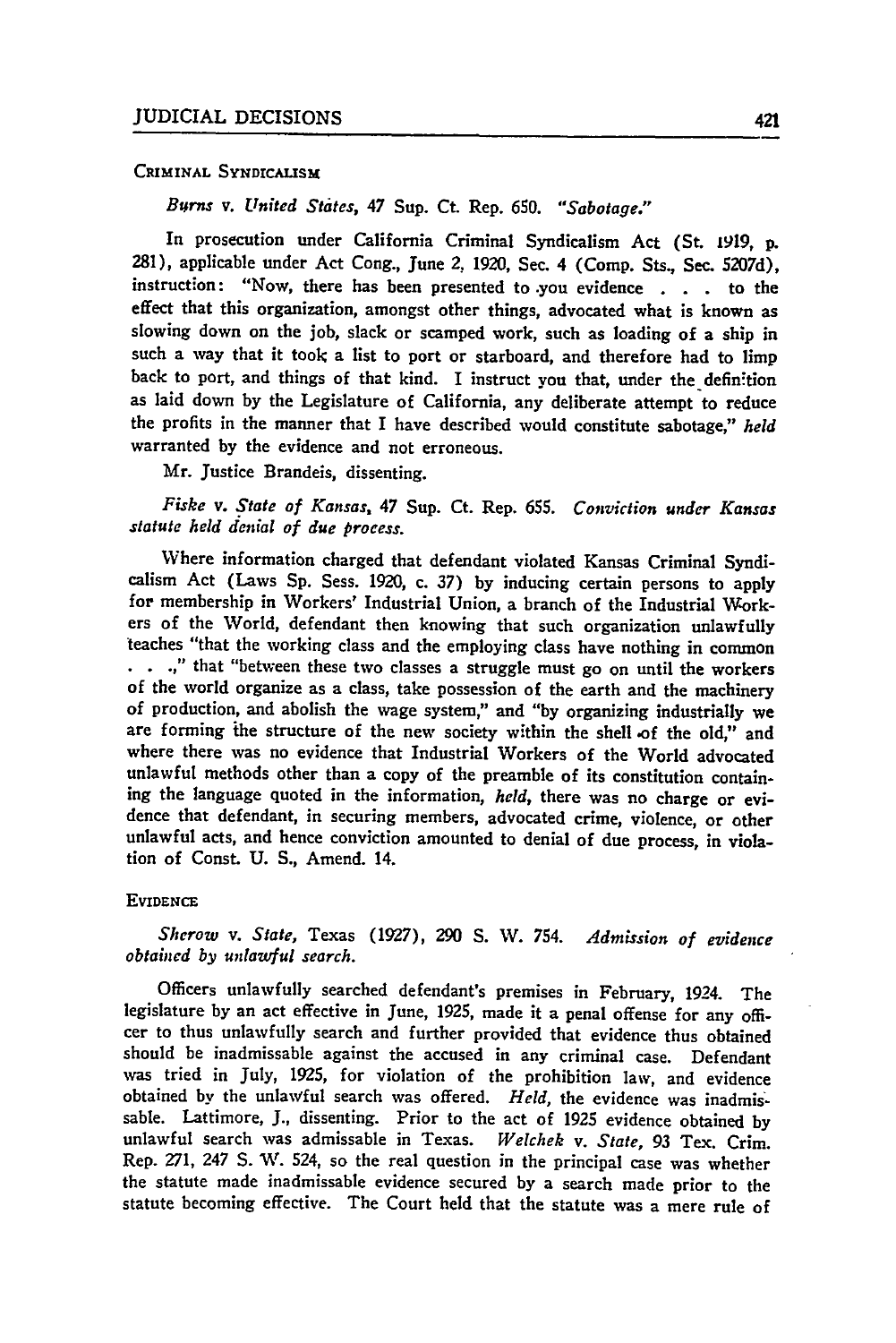procedure, and, being in force at the time of the trial excluded evidence, which when secured might have been used.

*Elliott v. State,* Ala. (1927), 111 So. **762.** *Admissability, as an admission, of evidence that defendant offered to buy release from arrest.*

Where a defendant charged with crime (manufacturing intoxicating liquors) offered to buy release from arrest from officer having him in custody, such fact is admissable in evidence as an admission.

*Broun v. Commonwealth,* Va. (1927), 137 S. E. 492. *Established status presumed to continue until contrary shown.*

Defendant was convicted of manufacturing intoxicating liquors and on appeal assigns as error admiss'on of evidence to effect that accused had a general reputation' as a violator of the prohibition law seven or eight years previous. *Held,* the admissability of such evidence rested in sound discretion of the trial court, and no abuse was shown here. While the court in determining its admissabil'ty uses the language of presumption, "It is certainly true, however, that a status once established is generally presumed to continue unchanged until the contrary is shown," it is probably not a true presumption at all in the sense of necessitating a directed verdict where uncontradicted but rather evidende, from which the trier of fact may make an inference as to the truth of the ultimate fact.

#### FORMER JEOPARDY

*Commercial Credit Co. v. United States,* (1927), **17** Fed. (2nd) 902. *Conviction for posscssion of liquor no bar to proceedings for forfeiture of automobile for conccaling therein tax unpaid liquor.*

Conviction of unlawful possession of liquor under National Prohibition Act, tit. 2, sec. 3 (Comp. Sts., sec. 101381/2aa), is not a bar to proceedings for forfeiture, under Rev. Sts., sec. 3450 (Comp. Sts., sec. 6352), for concealing tax unpaid liquor in automobile with intent to evade payment of tax. The decision in this case differs from the recent decision of the U. S. Supreme Court in *Port Gardner Investment Co. v. U. S.,* 47 Sup. Ct. Rep. 165, in which it was held that where a driver of an automobile was charged .with possession and transportation of intoxicating liquor and pleaded guilty to both charges proceedings could not thereafter be instituted for a forfeiture of the car under the revenue act because in such case the disposition of the automobile prescribed in Sec. 26 of title *2* of the National Prohibition Act became mandatory after the driver's conviction and such disposition was inconsistent with the disposition provided for under sec. 3450, Rev. Sts. But in the principal case defendant had been previously convicted **of** unlawful possession only and this offense is punishable only under sec. 29, tit. 2, and does not entail disposition of automobile provided by section 26, tit. 2.

#### INDETERMINATE SENTENCE

*State v. Sorrentino,* Wyo., **253** Pac. 14. *Effect of fixing minimum and max*imum *sentence at substantially the same numnber of years.*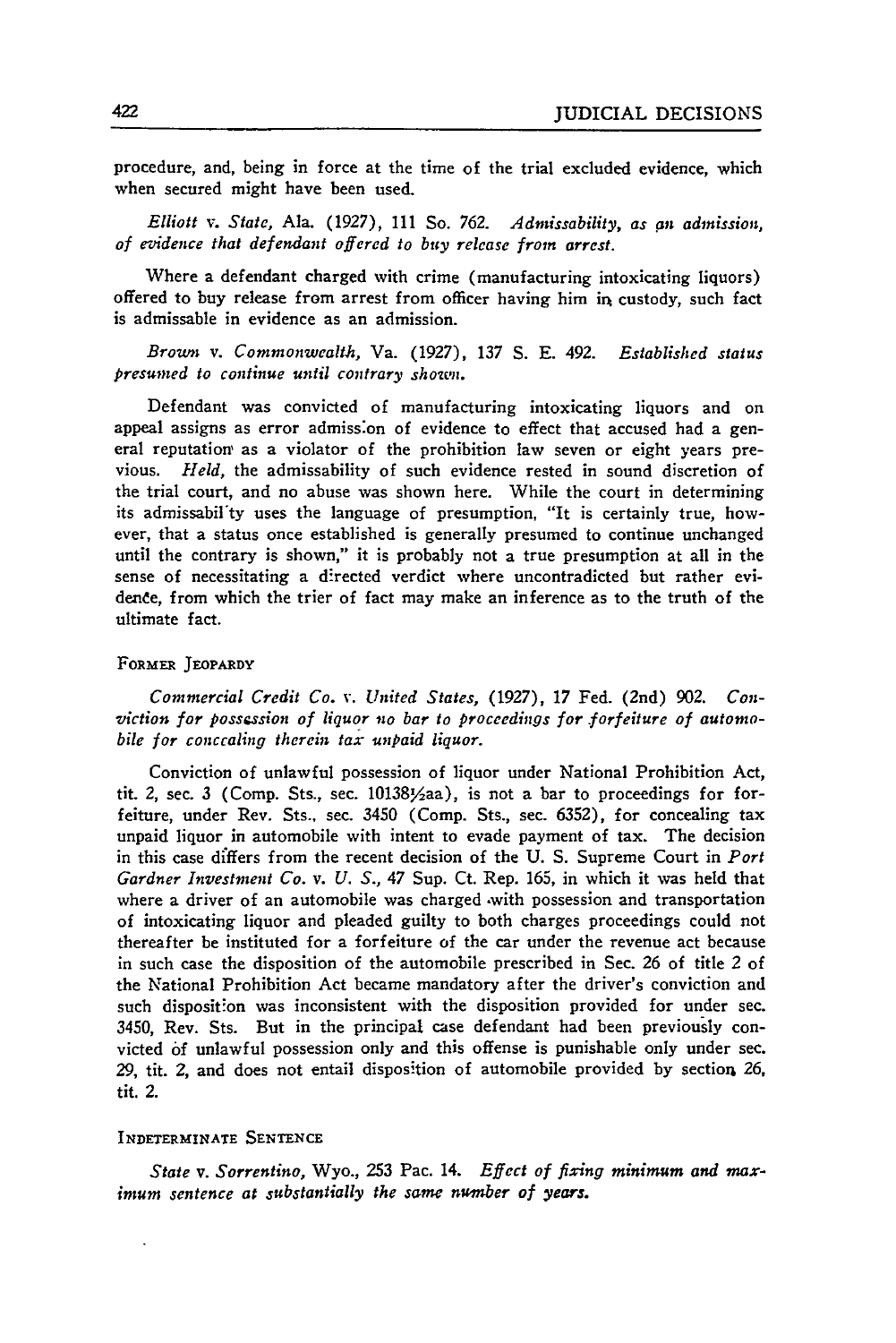Minimum of **16** and maximum of **17** years for manslaughter *held* not such abuse of discretion of trial court as to authorize interference **by** reviewing court.

#### **INDICTMENT**

*People v. Fronk,* Calif. **D. C. A., 255** Pac. **777.**

Alleging that two persons committed embezzlement **by** felonious conversion of moneys held **by** one in trust for his principal is tantamount to alleging that one converted the money and the other "aided and abetted" him under Pen. Code, sec. **971,** abolishing distinction between accessories before the fact and principals.

#### **INSANITY**

*Clark v. State,* Ohio, 156 **N. E. 219.** *Use of intelligence tests to rebut defense of mental incapacity.*

In prosecution of **19** year old defendant for murder, state, seeking to rebut claim that defendant lacked mental capacity to commit crime, was properly permitted to show intelligence of defendant disclosed **by** intelligence tests known as Stanford revision of Binet-Simon scale, Ohio literacy, and Parteus-Maze.

#### **JURISDICTION**

*Ford et al. v. United States,* 47 Sup. Ct. Rep. **531.** *Jurisdiction over crew and liquor-laden British vessel seized on high seas.*

Seizure of liquor-laden British vessel lying **5.7** miles from the Farallon Islands, territory of the United States, **25** miles west from San Francisco, *held* not unlawful, under treaty between Great Britain and the United States.

Treaty with Great Britain, authorizing the seizure under stated circumstances of liquor-laden vessels and the taking of them into court "for adjudication in accordance with [United States] laws," intends that not only vessel, but all and everything on board, are to be adjudicated, hence crew and officers of British vessel lawfully seized are not immune from prosecution under Crim. Code, sec. **37** (Comp. Sts., sec. 10201), for conspiracy to violate Prohibition and Tariff Acts.

Officers and crew of liquor-laden British vessel lawfully seized under treaty with England *held* subject to prosecution under Crim. Code, sec. **37** (Comp. Sts., sec. 10201), for conspiracy "at the Bay of San Francisco" to violate Prohibition and Tariff Acts, though they were at all times corporeally out of the jurisdiction of the United States; it being shown that they had confederates within the jurisdiction of the court for whose acts they were chargeable.

#### **JUVENILE COURT**

Ex parte *Bastiani,* Calif. **D. C. A., 253** Pac. **951.**

Conviction of grand larceny of accused, who did not disclose that he was under **18** years at hearing in justice court or in superior court, but represented himself as 20 years old to judge of superior court, is valid, though case was not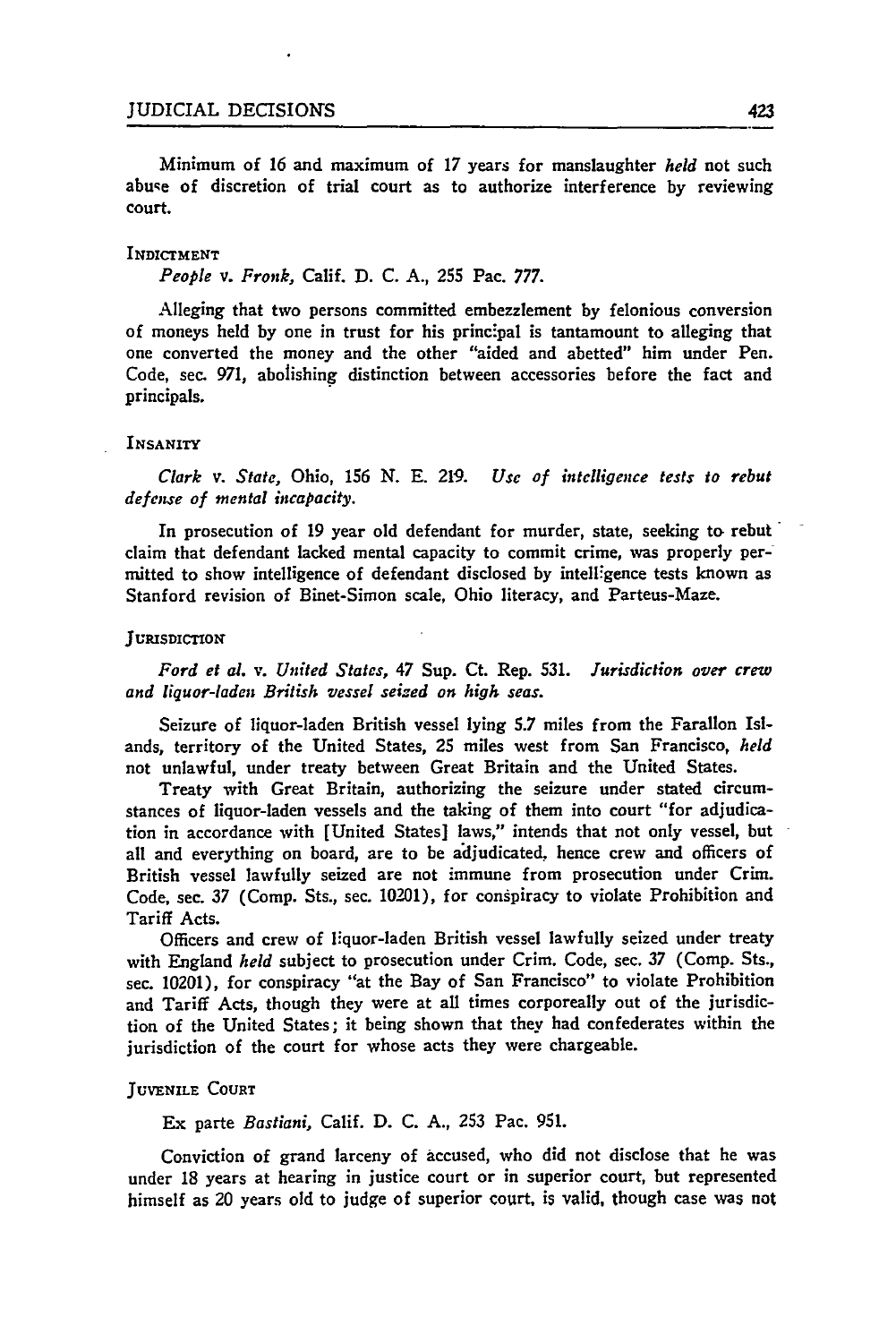referred to juvenile court, under Juvenile Court Act (Sts. 1915, p. 1228), sec. 4 (d), and (Sts. 1913, **p.** 1298), sec. 19, and accused is not entitled to discharge on habeas corpus.

Ex parte *Tassey,* Calif. D. C. A., **253** Pac. 948.

Where defendant under 18 years, prosecuted in superior court, asserted right to have case first submitted to juvenile court by suggestion to superior court as to his age, violation of Juvenile Court Act (Sts. 1915, pp. 1228, 1229), sees. 4 (d), 6, **by** conviction, without first determining whether case should be sent to juvenile court, was jurisdictional error and entitled minor to writ of habeas corpus discharging him from custody of prison warden.

Right of minor under 18 years to have prosecution first submitted to juvenile court, as provided by Juvenile Court Act (Sts. 1915, pp. 1228, 1229), sees. 4 (d), 6, related to jurisdiction of person and not subject-matter and may be waived.

#### **LARcENY**

#### *State v. Koontz,* Kan., **257** Pac. 944. *Larceny by wife from husband.*

The evidence tended to show that appellant and **A. A.** Koontz were mar- ried in August, **1925;** that they lived together in Kansas City, Kan., about half the time between that date and September 20, **1926;** that at supper on that date appellant gave -her husband sleeping powders in his coffee. He became drowsy, retired early, and slept soundly. That night appellant left, and took with her a Dodge touring car, her husband's trunk, with practically all of his clothing, two revolvers, his watch, a diamond ring, and **\$66** in cash from his pocket. **. .** She was charged with the larceny of all the property taken. Appellant contended the ring had been given to her by her husband, and the automobile had been paid for in part since their marriage. The taking of the property and the disposition made of it was not denied.

Appellant was found guilty of petty larceny. It is evident that the jury did not find appellant guilty of the larceny of the automobile, nor the diamond, nor the money taken, but did find her guilty of the larceny of her husband's watch, wearing apparel, and personal effects-and as to these they were kind enough to appellant to place a low value upon them. She appealed, and contends that a married woman, by reason of the marriage relation, has such an interest in the property of her husband that she cannot commit the crime of larceny concerning it.

*Held,* the marriage relation does not make it impossible for a married woman to be prosecuted for the larceny of the separate property of her husband.

#### **LARcENY**

*State v. Vandewater,* Iowa (1927), 212 N. W. 339. *When separate asporlations constitute a single larceny.*

Defendant was charged with a single act of larceny, the stealing of four spools of barbed wire and 50 steel posts. The evidence showed at least two separate asportations at least a day apart. *Held,* that there was but one larceny. That there may be but one larceny, although there are several acts of carrying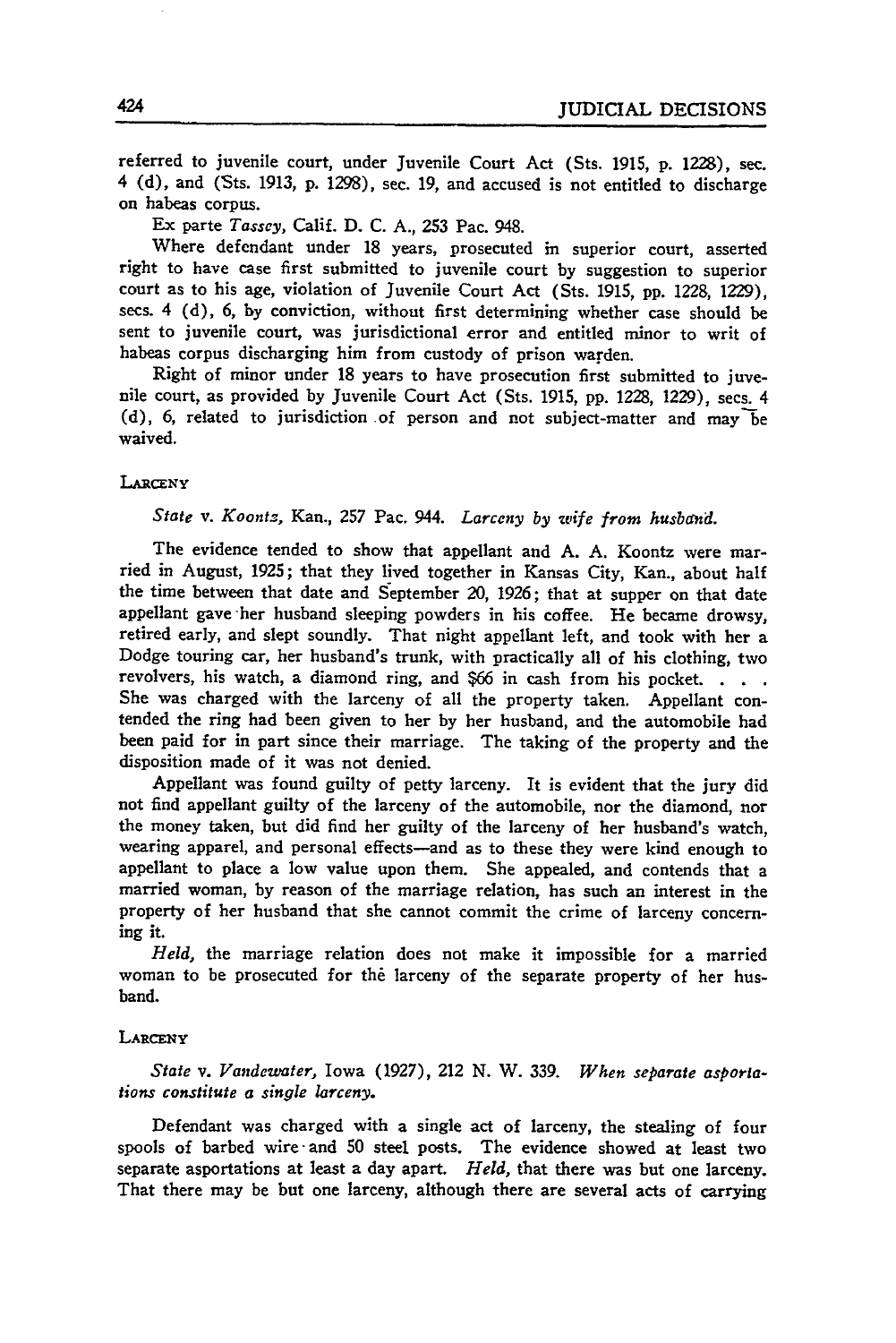away, is clear. The test is whether the several acts of carrying away were accompanied by one or several distinct intents. This is essentially a question for the jury and the principal case-seems sound in view of the facts.

#### **LARCENY**

*People v. Noblett,* **N.** Y., **155 N. E. 670.**

Where defendant was tried and convicted of larceny under Sec. **1290** of the Penal Law (Consol. Laws, ch. 40), combining common law larceny and false pretenses, the indictment containing two counts, one charging larceny, and the other false pretenses, held judgment of conviction should be reversed, when trial was held on the larceny count and it appears that complaining witness in subleasing apartment from defendant, parted with title to money under contract requiring payment in advance for rental.

Crane, **J.,** wrote a vigorous dissenting opinion, in which Andrews, **J.,** concurred.

#### **NEW TRIAL**

*Commonwealth v. Sacco* et al., Mass., **156 N. E. 57.**

On motion for new trial, findings of trial judge that no reliance could be placed on the alleged confession of third person to commission of murder charged, that truth thereof was not substantiated, and that other grounds were not made out, being on matters of fact, are final.

Rule that it is not imperative that new trial be granted, even though evidence is newly discovered which if presented to a jury would justify a different verdict, applies even though the case be capital

No agreement of counsel on truth of occurrences at trial is binding on trial judge on motion for new trial, if not in accord with his knowledge, and refusal to be so bound is not abuse of discretion nor proof of prejudice.

#### **PARDON**

*Biddle, Warden, v. Perovich,* 47 Sup. Ct. Rep. 664. *Effect of commutation of* sentence *without consent of prisoner.*

Under Const., Art. 2, Sec. 2, giving President power "to grant reprieves and pardons for offenses against the United States, except in cases of impeachment," President has power to commute death sentence of one convicted of murder, under Crim. Code Alaska (Act, March **3, 1899,** c. 429, **30** St. **1253),** Sec. 4, to sentence of life imprisonment, without the consent and against **the** will of such person.

**A** pardon is not an act of grace from an individual happening to possess power, but a determination of the ultimate authority that the public welfare will be better served **by** inflicting a less punishment than fixed **by** judgment; hence public welfare, and not consent of person convicted, determines what shall be done.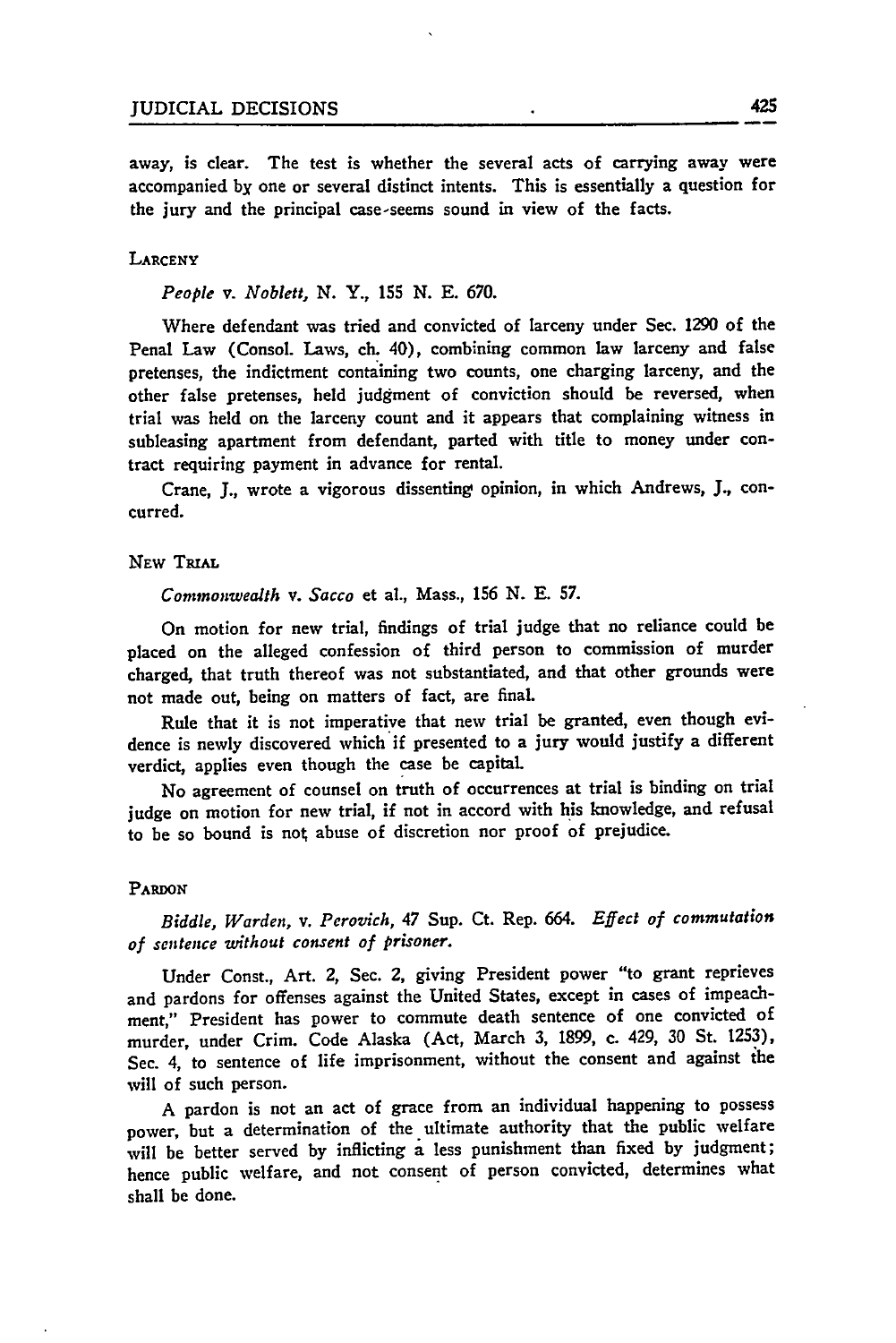#### PRESUMPTIONS

*State v. Barnes,* S. D. **(1927), 213 N.** W. 504. *Presumption of intent to violate the law from possession of intoxicating liquors.*

Defendant was charged with keeping intoxicating liquors for sale. Trial Court instructed to effect that: "The keeping or having possession of intoxicating liquors is deemed presumptive evidence of an intent to violate the law." Defendant excepts on the ground that it throws upon the accused the burden of establishing his innocence. *Held,* there was no error. The giving of such an instruction is fully warranted in South Dakota, *State v. Humphery,* 42 **S. E.** 512. The Court said, however, in the principal case, "But the instruction should not go so **far** as to throw the burden of proof on the defendant." If the so-called presumption is a mere inference of fact which the jury might, in view of the evidence make, or even if it is a genuine presumption, the principal case is correct in holding that the burden has not been shifted. The most that such an instruction could do would be to shift the burden of going forward and of this the defendant cannot object.

#### **PUNISHMENT AND** PREVENTION OF CRIME

*State v. Colcord,* Minn., 212 **N.** W. 894. *Statute, providing life imprisonment for bank robbery, held constitutional.*

Gen. Sts. 1923, sec. 10106, made conviction for bank robbery or an attempt thereat punishable by life imprisonment. Defendant, convicted under this statute contends that the punishment transcends constitutional limitations and constituted "cruel and unusual punishment." *Held,* the statute was valid. "The statute in question puts bank robbery and attempts thereat in a class by themselves. The purpose was to meet the situation resulting from the increasing prevalence of bank robberies. The statute recognizes the obvious fact that, so far as purpose is concerned, the unsuccessful attempt is as vicious as complete success. . **.** . The fact that the punishment is now the severest known to our law, imprisonment for life, does not alter the case."

#### **PROBATION**

Ex parte *Fink,* Calif. D. **C. A., 250** Pac. 714.

Where defendant was convicted of felony and placed on probation, order requiring defendant to be placed and kept in psychopathic ward of county farm *held* illegal.

Pen. Code, sec. 1203, *held* to mean that defendant, while on probation and conforming to terms thereof, shall be at large, and not in confinement.

#### RAPE

*State v. Atkins, Mo., .292* S. W. 422. *Penetration accomplished by surprise sufficient "Force" to make out rape.*

Improper sexual connection with a woman by a physician making vaginal examination, accomplishing penetration by surprise when the woman is awake,